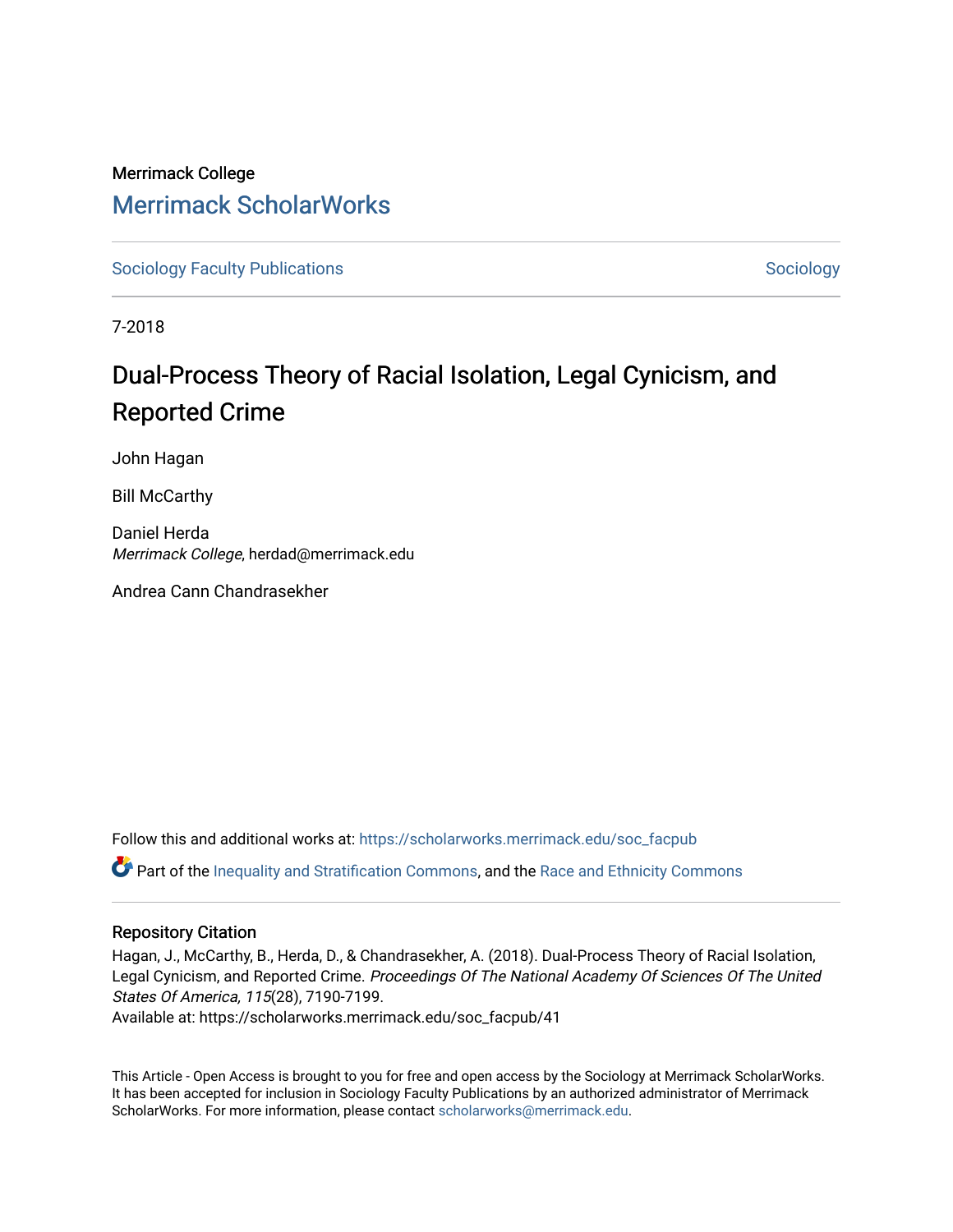# Dual-process theory of racial isolation, legal cynicism, and reported crime

### John Hagan<sup>a,b,1</sup>, Bill McCarthy<sup>c</sup>, Daniel Herda<sup>d</sup>, and Andrea Cann Chandrasekher<sup>e</sup>

<sup>a</sup>Department of Sociology, Northwestern University, Evanston, IL 60611; <sup>b</sup>American Bar Foundation, Chicago, IL 60611; <sup>c</sup>Department of Sociology,<br>University of California, Davis, CA 95616; <sup>d</sup>Department of Sociology, Mer California, Davis, CA 95616

This contribution is part of the special series of Inaugural Articles by members of the National Academy of Sciences elected in 2017.

Contributed by John Hagan, May 25, 2018 (sent for review December 20, 2017; reviewed by Gary LaFree, Ross L. Matsueda, and Christopher Uggen)

Why is neighborhood racial composition linked so strongly to police-reported crime? Common explanations include over-policing and negative interactions with police, but police reports of crime are heavily dependent on resident 911 calls. Using Sampson's concept of legal cynicism and Vaisey's dual-process theory, we theorize that racial concentration and isolation consciously and nonconsciously influence neighborhood variation in 911 calls for protection and prevention. The data we analyze are consistent with this thesis. Independent of police reports of crime, we find that neighborhood racial segregation in 1990 and the legal cynicism about crime prevention and protection it engenders have lasting effects on 911 calls more than a decade later, in 2006–2008. Our theory explains this persistent predictive influence through continuity and change in intervening factors. A source of cumulative continuity, the intensification of neighborhood racial concentration and isolation between 1990 and 2000, predicts 911 calls. Likewise, sources of change—heightened neighborhood incarceration and home foreclosures during the financial crisis in 2006–2008—also predict these calls. Our findings are consistent with legal cynicism theory's focus on neighborhood disadvantage, racial isolation, and concerns about police protection and crime prevention; they correspond less with the emphasis of procedural justice theory on police legitimacy.

racial isolation | legal cynicism | procedural justice | incarceration | residential foreclosures

There is a paradox in minority, high-crime-rate communities:<br>Many residents report negative experiences with police but look to them to prevent crime and protect them from it (1–6). Carr et al. (7) highlight this contradiction in their analysis of 150 narratives from Philadelphia adolescents in three high-crime neighborhoods. These youth expressed negative, hostile views about the police, but these were transitory, and many endorsed policies that included "more cops, tougher laws/stricter penalties, and tougher drug interdiction" (p. 463).

#### The Paradox of Police 911 Calls in Minority Communities

Bell (8) finds a similar incongruity in interviews with poor African-American mothers from Washington, D.C. These mothers generally distrust the police but said they had called them for help with some crimes; this pattern reflects the "complex, contradictory, and ambivalent" (ref. 8, p. 321) nature of their relationships. The 911 calls are a primary source of police services (9) and police–community contact. They are high in racially isolated communities (10, 11) despite residents' expectations that the police will often fail to respond or adequately address their concerns (12).

We use a neighborhood approach to examine the paradox of resident engagement with police whom they view with skepticism or active distrust. We argue that insights from Vaisey's (13, 14) dual-process framework, combined with legal cynicism theory (15–18), can explain the paradox of reliance on police in disadvantaged minority communities. Harding and Hepburn (18) emphasize the usefulness of Vaisey's theory for neighborhood

effects, suggesting that neighborhoods influence the narratives available to residents and thus "play some role in enabling and constraining certain courses of action" (p. 53). Dual-process theory points to a collective process that explains the central role of the cultural frame of legal cynicism in 911 calls. Sampson and Bartusch (15) introduce legal cynicism to explain how African-Americans, particularly in racially isolated neighborhoods, simultaneously distrust the legal system and condemn adolescent deviance. However, legal cynicism can do more. Framed within Vaisey's (13) dual-process model, legal cynicism can explain residents' reactions to criminal behavior. Vaisey applied his theory at the individual level in contemporary settings without consideration of historical and community-level processes. However, his emphasis on nonconscious and conscious levels of collective motivation helps account for the historical persistence of the cultural frame of legal cynicism in police– community relations. Our elaboration emphasizes that historical change and cumulative continuity in disadvantaged minority community experiences (18) lead residents to simultaneously and persistently mistrust police but seek their protection and crime prevention (6).

Our argument has four parts. We first summarize Vaisey's (13) dual-process model. This model distinguishes two levels of discursive and practical consciousness that respectively involve more and less cognitive awareness and that can explain the paradox of high levels of 911 calls in minority communities.

#### **Significance**

Cynicism about lawlessness and police crime prevention and protection efforts is often high in predominately African-American neighborhoods, but residents persist in calling 911 and requesting police assistance. These calls continue to rise in neighborhoods that have recently experienced further increases in racial isolation, incarceration, and home foreclosures. These patterns are independent of statistical controls for an array of potentially confounding variables. The implication is that in the absence of alternatives, and despite past and continuing perceived police ineffectiveness, residents in racially isolated and disadvantaged neighborhoods will continue to call 911, seeking crime prevention and protection by police.

Reviewers: G.L., University of Maryland; R.L.M., University of Washington; and C.U., University of Minnesota.

The authors declare no conflict of interest.

This open access article is distributed under [Creative Commons Attribution-NonCommercial-](https://creativecommons.org/licenses/by-nc-nd/4.0/)[NoDerivatives License 4.0 \(CC BY-NC-ND\).](https://creativecommons.org/licenses/by-nc-nd/4.0/)

1 To whom correspondence should be addressed. Email: [j-hagan@northwestern.edu](mailto:j-hagan@northwestern.edu).

This article contains supporting information online at [www.pnas.org/lookup/suppl/doi:10.](http://www.pnas.org/lookup/suppl/doi:10.1073/pnas.1722210115/-/DCSupplemental) [1073/pnas.1722210115/-/DCSupplemental](http://www.pnas.org/lookup/suppl/doi:10.1073/pnas.1722210115/-/DCSupplemental).

Author contributions: J.H., B.M., and A.C.C. designed research; D.H. and A.C.C. contributed new reagents/analytic tools; J.H., B.M., and D.H. analyzed data; and J.H. and B.M. wrote the paper.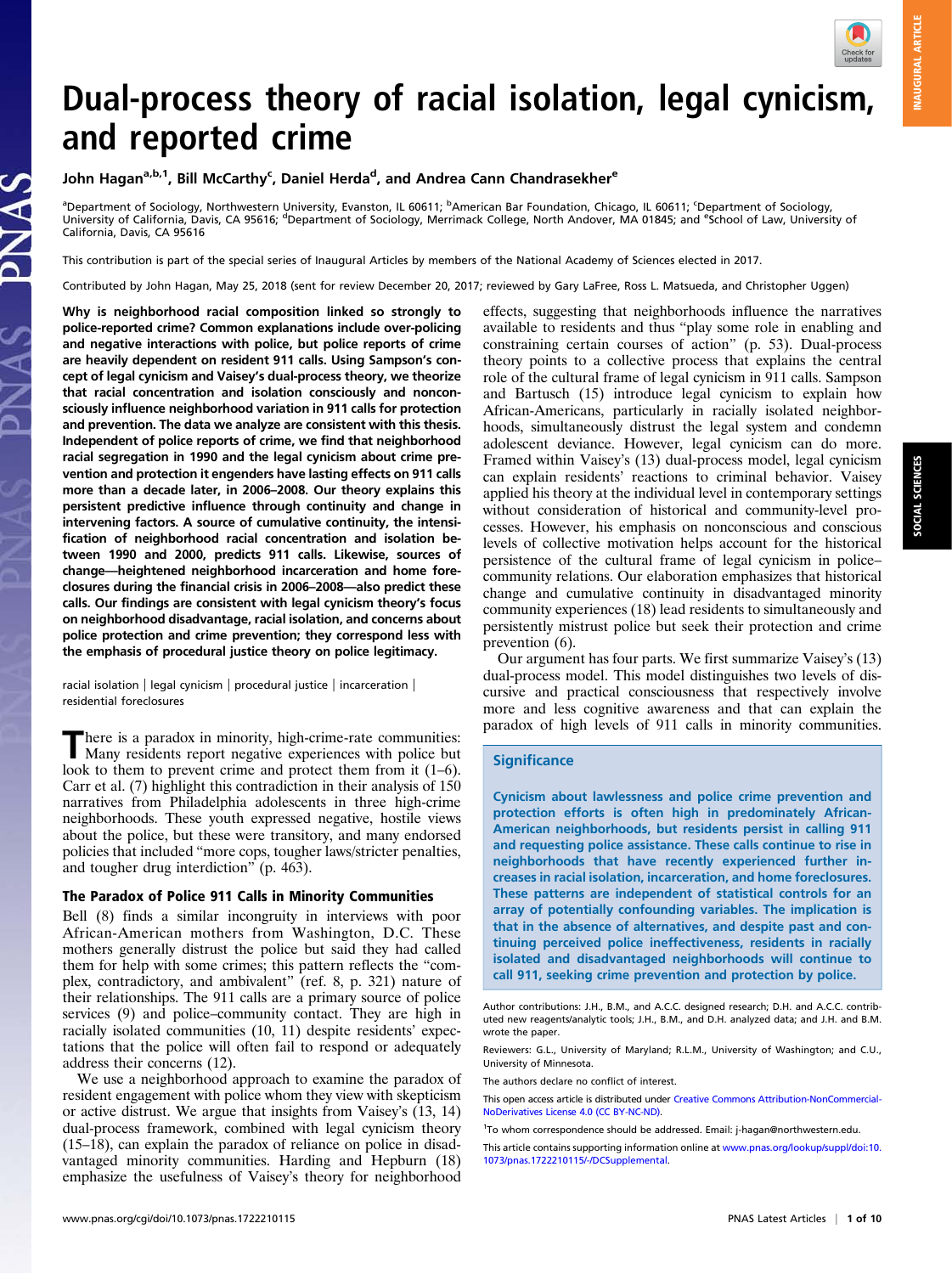Second, we link Vaisey's theory with the macrolevel cultural schema of legal cynicism. At the neighborhood level, legal cynicism reflects a shared disbelief in the law, police, and justice system. It is high in racially isolated communities (15) but paradoxically stimulates calls for more police assistance.

Third, we consider the impact of another variable—procedural justice—commonly used to explain neighborhood crime reporting. Advanced by Tyler (19), Carr et al. (7), and others, procedural justice theory posits that residents' views about the legitimacy of the police and their trust and confidence in police explain residents' reporting of crime. However, as Sampson and Wilson (20, 21) note, microlevel phenomena such as trust and confidence may be inadequate for explaining macro-, neighborhood level variation in crime reporting. We argue that neighborhood-level legal cynicism that arises from police failures in prevention and protection more strongly influences crime reporting and undermines police– community relations in minority neighborhoods.

Fourth, we explain how structural crises of social exclusion most recently mass incarceration and home foreclosure crises further elaborate connections between legal cynicism and responses to crime in isolated minority communities.

Our approach yields several propositions we test with macrolevel longitudinal data from Chicago. We show how structural forces combine with legal cynicism and contribute to neighborhood variation in 911 calls for help despite distrust of police. Our results suggest police failures to prevent crime and provide protection—more than procedural legitimacy—explain America's racially troubled police–community relations.

#### Dual-Process Theory of Police–Community Relations

Vaisey's (13, 14) dual-process theory builds on the widely accepted premise that thought involves two processes (22): "one fast, automatic, and largely unconscious, and one slow and deliberate, and largely conscious" (ref. 13, p. 1704). He notes that in interviews people's narratives about their thoughts are often contradictory, suggesting both processes and a divided self.

Vaisey contends survey data can unravel these discrepancies, and he uses them to explain narrative inconsistencies in teenagers' moral reasoning and educational aspirations. Appearances aside, he finds adolescents are "profoundly influenced by cultural forces in ways that they are largely unaware of and unable to articulate but that nevertheless shape their moral judgements [sic] and choices" (ref. 13, p. 1704). Vaisey's point is that interview-based narratives can miss motivating cultural elements in individual reasoning. He shows how survey questions uncover the motivational meaning of narratives and address apparent paradoxes by identifying underlying "enduring, internalized cultural schemas" (ref. 13, p. 1699). Vaisey explains that survey questions "tend (probabilistically) to produce a choice consistent with the underlying schema, even if the person does not understand why the choice is the most desirable" (ref. 13, pp. 1691– 1692). It is the enduring, internalized nature of these schemadriven choices that make them persistent rather than transitory.

We argue that consciously discursive as well as less conscious practical forms of cognition embody but also contribute to what have been variously called "cultural frames," "schemas," and "narratives." In their summary of research on cultural mechanisms and neighborhood effects, Harding and Hepburn (23) note that people have access to an array of narratives; however, people are more often unconsciously influenced by, and consciously embrace, those that resonate with their own experiences and those of family, friends, neighbors, and valued others. As Small (24) demonstrates, neighborhood frames that provide ways to understand key features of neighborhoods are one of these key narratives. According to Vaisey (ref. 13, p. 1687), actions such as calling 911 involve "schematic associations" solidified through cumulative experiences and may involve conscious deliberation as well as less conscious schemas; these may be so

deeply and cumulatively entrenched that they are unrecognized. In America, cultural frames have historically segregated contours defined by variation in neighborhood racial composition and isolation that demarcate boundaries of community identity.

The Role of Legal Cynicism. Sampson (ref. 18, p. 225) argues there is a "dark side of human nature" that he calls "moral or legal cynicism." Sampson and Bartusch (ref. 15, p. 786) define legal cynicism as "general beliefs about the legitimacy of laws and social norms"; it occurs when rules of law lose their binding behavioral capacity. Kirk and Papachristos (16) note that this cultural frame develops in part because people view the police as ineffectual in providing security. Elaborated in this way, legal cynicism highlights the failure of both law and its agents—the police—to prevent unlawful behavior or provide protection. Like other cultural frames, such as collective efficacy, legal cynicism operates at the individual and neighborhood level. Sampson (18) and Kirk and Papachristos (16) have used it to understand neighborhood variation in violence; we believe it can explain neighborhood-level differences in police–community relations.

Legal cynicism is high among African-Americans (12, 15) and in African-American neighborhoods (18), as are 911 calls (11). Even though legal cynicism involves skepticism about police, residents often have little choice but to call them and other first responders. The responses are familiar: if a house is on fire, calling the Fire Department; if someone is dying, calling an ambulance; and if a crime threatens one's security, calling for police assistance. People summon police, hoping for preventive and protective results despite past disappointments. Thus, Bobo and Thompson (12) report 93% of African-Americans surveyed said they would call police if their home were burglarized, but only 35% expected the police to respond appropriately.

Rios (25) observes the police in Oakland, CA seldom responded to calls about crime in apartment complexes in racial minority buildings, a pattern consistent with Stinchcombe's (26) observation almost five decades earlier that police avoided some types of private spaces. In contrast to the public space of the street, where youth were vulnerable to arrest, Oakland police avoided housing complexes "as if this area were outside their purview" (ref. 25, p. 57). Rios (ref. 25, p. 54) calls this the "overpolicing–underpolicing paradox." The result may often be a legal cynicism among residents that, regardless of exactly how they consciously or nonconsciously process it over time, motivates calling police and hoping for better results.

Procedural Justice or Injustice? Procedural justice theory seeks to improve residents–police relations (23, 27–31). It argues the reformed policies and training that foster police "procedural sensitivity" would enhance police legitimacy and increase people's trust, confidence, cooperation, and reporting of crimes. Sunshine and Tyler (ref. 29, p. 20) argue that procedurally sensitive training can insulate police from "societal forces, such as demographics or economic conditions, which shape crime rates but are beyond police control." Using individual-level analyses of survey data, they conclude, "Regardless of ethnicity, people cooperate with the police when they view the police as legitimate ... . This is not to say that the views of the various ethnic groups are identical. They are not. But the similarities are striking, and the differences are small" (ref. 29, p. 20).

In a recent review, Nagin and Telep (ref. 32, p. 22) point to the individualistic bias of procedural justice theory: "The focus of the theory ... is the impact of individual experience on perceptions and behavior. Larger societal influences are left in the background." People do not base their perceptions of the police simply on their own experiences; instead, they draw on those of their family, friends, and neighbors. Thus, views about procedural justice can be measured as a cultural frame that varies across individuals and neighborhoods (33). Nagin and Telep's critique echoes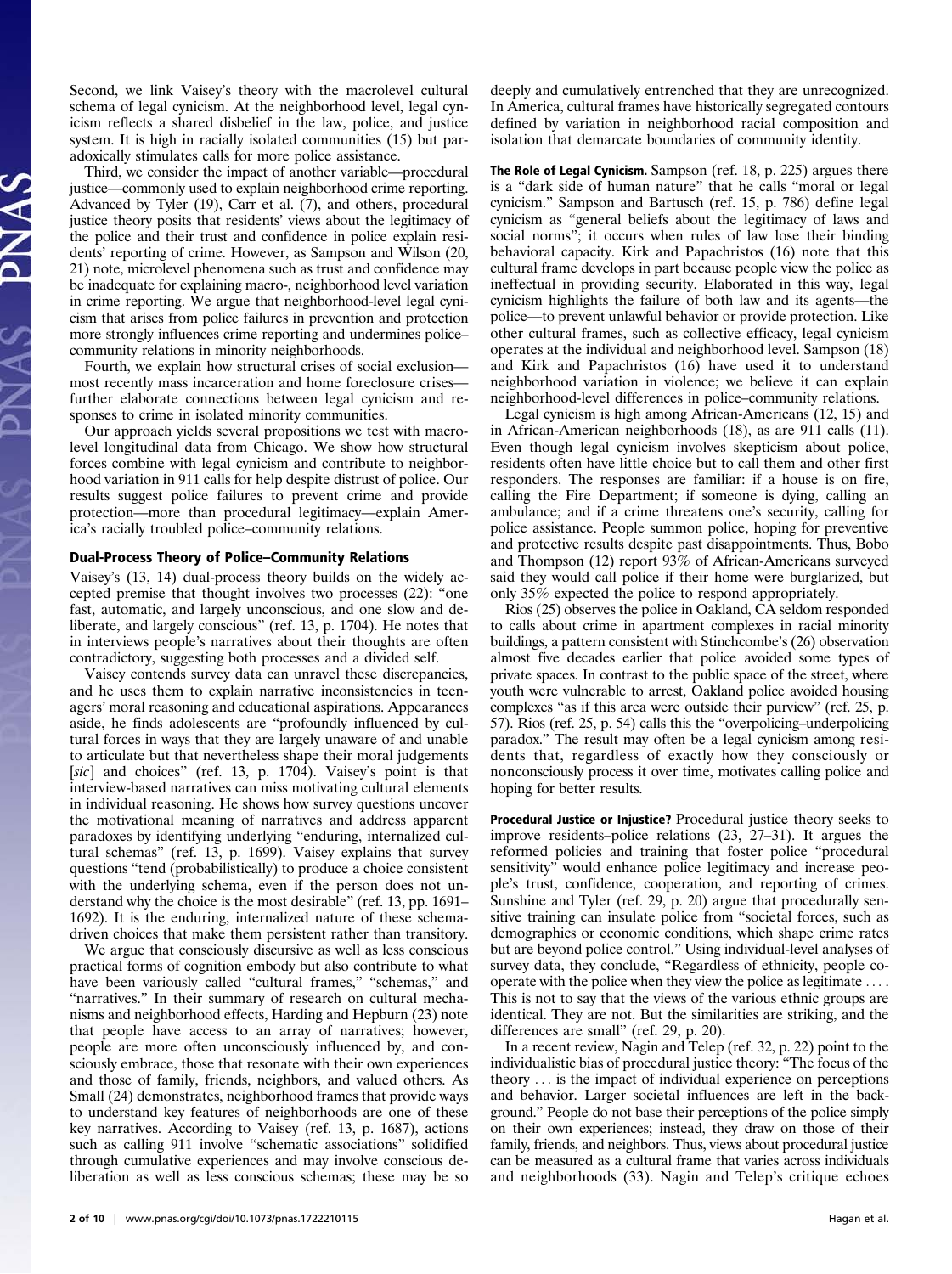Sampson and Wilson's (20) concern about the individualistic fallacy that undermines much crime research: "Research conducted at the individual level rarely questions whether obtained results might be spurious and confounded with community level processes" (ref. 20, p. 44). Sampson and Wilson highlight the lack of attention given to contextual factors that complicate the relationship between race and crime. Bell (34) makes a similar observation, arguing that microlevel perceptions of procedural justice are not easily, if ever, effectively freed from their macrolevel associations with economic disadvantage and social exclusion. As a result, collective cynicism about macrolevel procedural injustice and the structural characteristics that contribute to it are more likely contributors to community patterns of police mobilization.

The methods and measures used in procedural justice research make it vulnerable to the individualistic fallacy. As noted above, Sunshine and Tyler (29) argue that successful procedurally sensitive training "frees" police from societal forces. However, most procedural justice research does not use community-level analyses but relies on individual self-reports of cooperativeness with police, alongside individual perceptional reports of procedurally just police practices. The resulting positive relationship between procedural sensitivity and crime reporting is vulnerable to bias resulting from common or "shared" method variance in individuals' reporting of independent (i.e., perceived procedural sensitivity) and dependent (i.e., cooperative calls for police assistance) variables.

There is reason to believe the positive relationship posited by procedural justice theory between police procedural sensitivity and resident crime reporting does not hold in community-level samples of disadvantaged minorities. Perceptions of criminal injustice are more often observed in residential communities of the minority poor (33) where calls for police assistance are most common (10, 11). Skepticism about but reliance on the police is the paradox with which this study began.

#### Historical Dimensions of the Dual-Process Model of Police–Community Relations

The process by which cultural schemas such as legal cynicism come to operate unconsciously as well as consciously in association with minority composition and isolation of neighborhoods has deep historical roots reflecting the cumulative structured inequalities that disadvantage African-American inner-city neighborhoods (6, 15, 16, 18, 23). These include slavery, lynching, segregation, and Jim Crow laws that contributed to the 20th century Great Migration to the isolated urban ghettoes of the north (6). Wilson (35) and Massey and Denton (36) trace the legacy of this cumulative history through the 1970s and 1980s and to the resulting concentration of poverty in racially isolated inner-city neighborhoods. Wilson, in particular, draws attention to how this concentration increased with movement of well-paying manufacturing jobs and upwardly mobile families out of innercity neighborhoods. Sampson and Wilson (20, 21) posit that the concentration of poverty, segregation, isolation, and a lack of collective efficacy are primary causes of violence in African-American neighborhoods, while Kirk and Papachristos (16) demonstrate a further role of legal cynicism. We move from their focus on violence to determinants of residents' reactions to crime.

Of course, the history of race and crime in America did not end with the concentration of poverty in inner-city neighborhoods in the 1970s and 80s. It continued, for example, with the twin afflictions of mass incarceration and the housing crisis of the Great Recession. Mass incarceration involved historic increases in concentrated imprisonment of minority men (37) and reduced welfare support (38). Beckett and Western (ref. 39, p. 45) observe that welfare spending and incarceration were strongly and negatively related by 1995. In Chicago, the correlation between neighborhood economic disadvantage and incarceration rates reached ∼0.8 (18). The damaging economic effects of mass incarceration were pronounced for African-American men, particularly those from impoverished backgrounds.

This convergence of diminished social welfare and heightened incarceration represents another stage of exclusionary racial policies (40–42). Of course, most residents do not articulate these patterns in the specific ways used by Beckett and Western and others. The result in affected neighborhoods may often be a more practical, reflexive, and generalized awareness and cognitive response. Thus, Bell (8) finds that, confronted with the loss of welfare protections and mass incarceration that removed men from their families, mothers were left to summon the police strategically in response to certain threats to their households' safety and security. However, Bell did not find that her respondents' narratives always or clearly described the motivational backdrop to calling the police.

The 2000s marked another historical assault on minority neighborhoods: foreclosure repossessions (43) and evictions (44). In the United States, an estimated 2.5 million foreclosures occurred between 2007 and 2009, mostly on owner-occupied properties and disproportionately among African-American and other minority families (43, 45, 46). Nearly 8% of African-Americans lost homes, compared with 4.5% of whites (43). Foreclosures also intensified racial segregation and isolation (46). European scholars and policy makers (47) use the concept of "social exclusion" to refer to disaffiliation and disconnection, and Western (ref. 40, p. 105) describes the disproportionate incarceration of minority men as "profound social exclusion." We argue that incarceration and foreclosure repossessions were successive sources of systemic exclusion that disproportionately removed minority men, women, and children from their families and their homes. We expect this removal increased problems in minority neighborhoods and thus led to more 911 calls for help. Research is inconclusive on the relationships between incarceration, foreclosures, and police crime reports (48–51), but we know of no analyses that examine how these variables affect resident crime reporting.

Concentrated imprisonments and foreclosures are products of deliberate ongoing policy choices. They reflect state-enabled investment and financial policies (52–54) and, in this sense, deliberately intensified concentrated disadvantage in African-American communities. Again, the processes were often arcane, defying conscious understanding. As a result, they became sources of a less consciously articulated, but nonetheless practically sought, demand for crime prevention and police protection.

To this point, we have focused on African-Americans and African-American neighborhoods, which in Chicago have a long history of differentiation, inequality, and discrimination. Other minority groups, including Hispanics/Latinos, have had more recent experience with these conditions, and many suffered incarcerations (37) and foreclosures at high levels (43, 46). However, Hispanic residents have mostly avoided the hypersegregation that many African-Americans face (36, 55). Although a number of studies find Hispanic respondents have more negative views of the police than whites, Hispanics have less negative views than African-Americans (56). This is consistent with Bobo and Hutchings' (57) argument that people from more recently arrived groups feel less alienated than members of long-term (and involuntarily incorporated) groups.

### Propositions About Race/Ethnicity and Reported Crime

Our elaboration of Vaisey's (13) dual-process theory at the community level asserts that historical and contemporary mistreatment of minorities and, in particular, segregation and isolation created a conscious and nonconscious residue that encourages legal cynicism as well as pleas for prevention and protection from crime as expressed in calls for police assistance. Vaisey (13) emphasizes that cultural schema can have such recurrent resonance and be so repeatedly internalized as to be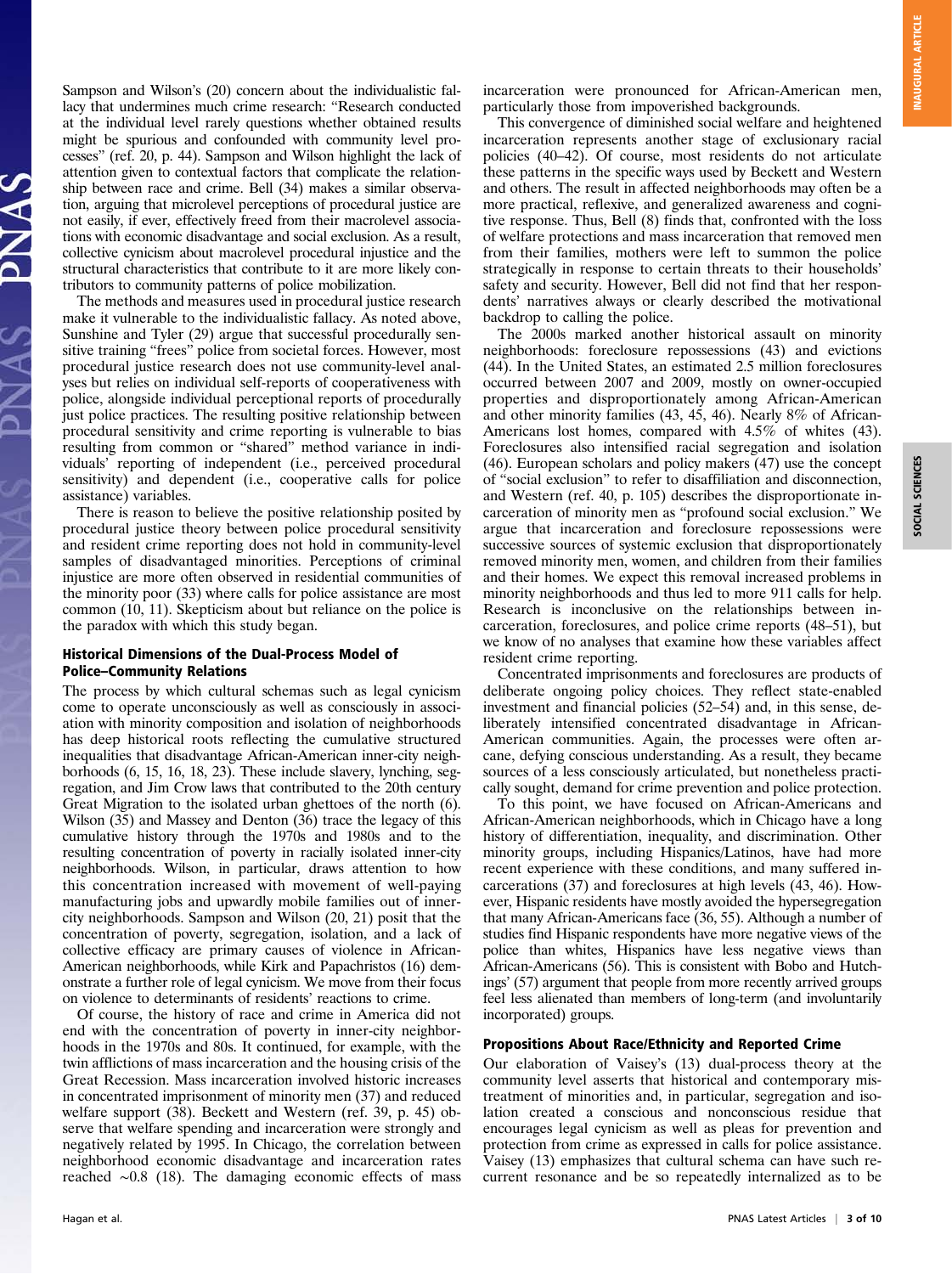unconscious but still be elicited empirically with survey measures. We use this dual-process model with a focus on race and legal cynicism to examine five propositions about neighborhood variation in residents' reports of crime:

Proposition 1: At both nonconscious and conscious cognitive levels, community racial composition, isolation, and identity have strong, persistent, and significant effects on resident-reported crime. These patterns will be less pronounced for ethnic composition.

Proposition 2: The cultural schema of legal cynicism is a key consciously accessible motivational source of discursive insight into reporting of crime. This cultural narrative has durable direct and indirect mediating effects that reinforce and transmit the conscious and nonconscious relationships among race, ethnicity, and residentreported crime.

Proposition 3: State-structured systemic exclusion, through contemporary mass incarceration and foreclosed home repossessions, further but not completely—mediates the cumulative relationship among race, ethnicity, and resident-reported crime.

Proposition 4: The above-noted cultural and structural factors play persistent roles in a dual historical and contemporary process that goes beyond perceived procedural justice in influencing resident crime reporting. Thus, an individualistic reliance on procedural justice theory is an insufficient explanatory and policy response to the relationship between race and reported crime in America.

Proposition 5: Police and resident reports of crime have overlapping determinants, but the latter more closely reflect residents' concerns and thus are more sensitive to neighborhood conditions and changes in them.

#### Data, Measures, and Methods

We assess our propositions with Chicago census-tract data. We obtained data on racial composition and other exogenous neighborhood structural conditions from the 1990 and 2000 censuses. The percent African-American in 1990 is highly skewed, and so we divide it into quartiles (see *[SI Appendix](http://www.pnas.org/lookup/suppl/doi:10.1073/pnas.1722210115/-/DCSupplemental)*, Table [S1](http://www.pnas.org/lookup/suppl/doi:10.1073/pnas.1722210115/-/DCSupplemental) for descriptive statistics); we follow the same approach for measuring percent Hispanic. We include 1990 measures of five other structural variables that may influence 911 calls and our key intervening variables: (i) percent immigrant (i.e., foreign born; ref. 58); (ii) residential stability (percent of houses owner occupied and of residents with housing tenure of five or more years; ref. 58); (*iii*) number of residents; (*iv*) number of addresses receiving mail; and (v) concentrated disadvantage (i.e., number of children under 18 y and percent of residents below the poverty line, receiving public assistance, living in a female-headed household, and unemployed; ref. 58). We supplement these with measures reflecting the change in these neighborhood conditions at the 2000 census (i.e., 2000 values minus 1990 values); we use change scores because the 1990 and 2000 measures are highly correlated (18). Given our interest in racial and ethnic isolation, we distinguish tracts that experienced quartile increases or decreases in the percent African-Americans or Hispanics (no change is the comparison category).

We measure our key theoretical and first intervening variable, legal cynicism, with information from the Project on Human Development Chicago Neighborhoods (PHDCN) Community Survey (58, 59). Conducted in 1994–1995, the PHDCN used a probability sample to select residents from 865 Chicago census tracts (an average of 10 respondents per tract, 78% response rate). Scholars use a variety of items to measure legal cynicism (15–17, 33, 60, 61). We use Kirk and Papachristos' (16) neighborhood-level measure from the PHDCN data and combine three Likert-scaled statements that assess agreement that law and law enforcement efforts fail to achieve three goals (see SI Appendix[, Table S2](http://www.pnas.org/lookup/suppl/doi:10.1073/pnas.1722210115/-/DCSupplemental) for details on these and other survey items):  $(i)$  prevention ("the police are not doing a good job in preventing crime in this neighborhood"); (ii) protection ("the

police are not able to maintain order on the streets and sidewalks in the neighborhood"); and  $(iii)$  a just rule of law ("laws are made to be broken"). This scale reflects average residents' legal cynicism in the mid-1990s in each census tract.

We use a second survey, the Chicago Community Adult Health Study (CCAHS), for measures of other potential intervening variables. Administered between 2001 and 2003, the CCAHS (62) drew on the PHDCN design, replicated many of its measures, and gathered face-to-face adult interviews. However, it has a smaller sample size of 3,105 from 675 Chicago census tracts with an average of 4.6 respondents per tract. This limits our analysis to 675 tracts. We use the CCAHS to measure perceived procedural justice and two other cultural schemas known to predict police reports of crime: collective efficacy and tolerance of deviance (17). Researchers use a variety of items to measure procedural justice (27–32). We follow Kirk's (33) analysis of the CCAHS data and measure perceived procedural justice with two items in a section of the CCAHS questionnaire that begins with the statement: "The next set of questions asks about what it's like to live in your neighborhood." These items ask respondents whether "police in your local community can be trusted" and if "the police are fair to all people regardless of their background." The trust item reflects confidence in the police, while the sense of fairness measure indicates police legitimacy. Five years separate our survey measurements of censustract legal cynicism and procedural justice, and the two scales are only moderately correlated ( $r = -0.384$ ); moreover, as we show below, they have different relationships with our outcomes.

We measure a third cultural frame, collective efficacy, with a 10-item scale originally used by Sampson and colleagues (58, 59). Collective efficacy focuses on community social control, cohesion, and trust. Our fourth cultural schema, tolerance of deviance, is a three-item scale adapted from Sampson and Bartusch (15). The items in this scale asked respondents how wrong they thought it was for a 13-y-old to engage in minor delinquency (i.e., smoke cigarettes or marijuana, drink alcohol). We used the CCAHS to measure one additional variable, criminal victimization. This scale combines four questions asking respondents if they or someone in their household had been the victim of neighborhood property or violent crime. The study designers of the CCAHS (and the PHDCN) imputed missing data for the scale items we use (58, 62).

We measure incarceration with data developed by Cooper and Lugalia-Hollon (63) to identify Chicago's "Million Dollar Blocks" (estimated costs of incarcerating residents). We analyze data on offenders who receive a custodial sentence (i.e., jail, boot camp, or prison). Our foreclosure measure uses data gathered by a private company, Record Information Services. We have information for all single-family 2006–2008 foreclosure repossessions. The most vulnerably financed houses, purchased with subprime mortgages, dominated the foreclosure crisis (64).

We used SAS, a software program, to obtain zip codes and geocoordinates for the incarceration and foreclosure data and ArcGIS software and 2000 Census tract shapefiles to match records to a census-tract number. We summed incarcerations and foreclosures for each census tract for each quarter of 2006–2008. We include original metric and quadratic measures because positive associations between 911 calls and incarcerations or foreclosures may have upper limits: At some point, incarceration and repossessions may leave too few people to be crime victims or to observe and report victimization.

We measure our primary dependent variable, 911 calls, with the universe of all census-tract level calls. The 911 data detail the date, the nature of the event (descriptor), and the addresses of the event and caller. They provide counts about each reported crime, per census tract and per quarter for the period 2006–2008. There were ∼1.58 million 911 calls in our data for the crimes we study, but about one-quarter of these calls were made on the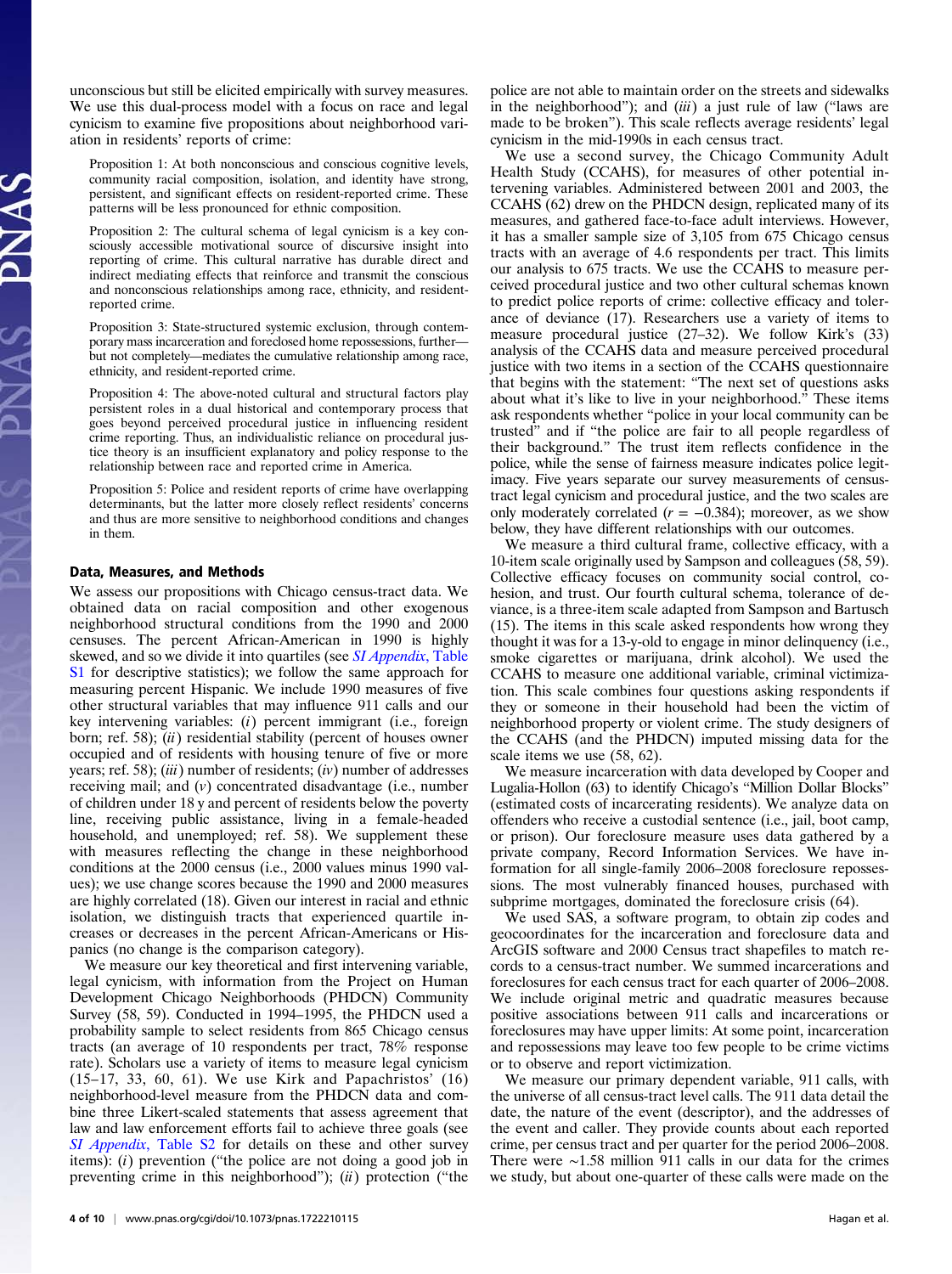same date for the same offense. These duplicates may reflect the number of people concerned about a crime, repeated calls by the same caller, or data-entry error; given this uncertainty, we dropped them from our analyses. We focus on property crime because of space limitations and report results for violent crime (assault, battery, threats, use of a weapon, robbery, sexual assault, other sexual offenses, and gunshots) in *[SI Appendix](http://www.pnas.org/lookup/suppl/doi:10.1073/pnas.1722210115/-/DCSupplemental)*, Tables [S7](http://www.pnas.org/lookup/suppl/doi:10.1073/pnas.1722210115/-/DCSupplemental)–[S9.](http://www.pnas.org/lookup/suppl/doi:10.1073/pnas.1722210115/-/DCSupplemental) Our property crime scale includes all calls about a theft or a burglary. Ecological analyses of neighborhood differences in crime rates commonly find evidence of a spatial relationship in which crime rates in one neighborhood influence those around it (18). Thus, we include a spatial lag variable for 911 calls based on each census tract's longitude and latitude (65).

We supplement our 911 analysis with an analysis of police reports of a theft or a burglary (and for violent crimes in our analyses of 911 violent crime calls). These data are counts of official property crime per census tract and per quarter for the period 2006–2008. Police reports and 911 crime are correlated  $(r = 0.777)$ , but there is a substantial difference between the two (10). This difference likely arises from several factors, including police activity independent of 911 calls (e.g., stop and frisk, random vehicle stops), the failure of police to respond to some 911 calls, and police discretion in deciding which 911 events they will define as crimes (9). Police reports and 911 calls are likely reciprocally related, and so we include a measure of each in our respective analyses.

We use Stata and multilevel mixed-effects negative binomial regression to analyze our outcomes. Our models have two levels: time and census tracts. The mixed effects component allows the estimation of fixed effects for time-invariant (e.g., legal cynicism) and time-varying (e.g., foreclosures) variables and includes random intercepts to address clustering at the census-tract level. All the models include fixed effects for time (i.e., 10 quarter-year dummy variables) because of the notable seasonal variation in crime and crime reporting (both are often highest in summer). We use a negative binomial model because the 911 count data are over-dispersed. Multicollinearity among our independent variables is not an issue: Variance inflation factor scores are less than four in all but two cases (number of addresses and African-American quartiles at 4.9 and 4.6, respectively).

#### Results

A Descriptive Overview. In an average tract, people made about 41 calls to 911 per quarter to report a property crime in 2006–2008, whereas police recorded about 31 calls (SI Appendix[, Table S1\)](http://www.pnas.org/lookup/suppl/doi:10.1073/pnas.1722210115/-/DCSupplemental). The 1990 census data indicate that, in the average tract, ∼40% of residents were African-American, 20% were Hispanic, 36% were white, and 15% foreign-born. However, most tracts were highly segregated. Dividing tracts into quartiles for the percent African-American shows that in 1990 25% of Chicago residents lived in tracts in which less than 0.68% of residents identified as African-American (first quartile). Another 25% lived in tracts in which African-Americans made up between 0.68 and 12.52% of residents (second quartile). Tracts in the third quartile had a black population of between 12.53 and 97.55%, while the fourth was more than 97.55% African-American. Dividing tracts into quartiles for the percent Hispanic, 0.77% of residents in the first quartile were Hispanic, while in the second quartile between 0.78 and 6.58% of residents were from this ethnic group. In the third quartile, between 6.59 and 33.12% were Hispanic, while in fourth quartile more than 31.12% chose this census designation.

Data on individual variables in our cumulative disadvantage scale indicate that in the average tract 25% of residents were poor, 12% were unemployed, 19% were on social assistance, and 19% of families were female-headed. A slight majority (52%) of residents in the average tract had lived in their homes 5 y or more, and 40% owned their homes.

The three items in the PHDCN legal cynicism scale indicate that in the mid-1990s one-third of respondents agreed or strongly agreed that the police did not do a good job preventing crime, and just over 40% agreed or strongly agreed that the police did not do a good job of maintaining order. A much smaller proportion, 15%, agreed or strongly agreed that laws are made to be broken. The average respondent in the CCAHS agreed their community had high collective efficacy and thought that children's involvement in deviant behavior was very wrong. Data on the two measures of procedural justice indicate that in the early 2000s 29% of respondents agreed or strongly agreed that police could not be trusted, and 55% agreed or strongly agreed that the police were not fair to all people. Raw data show that 59% of respondents had been the victim of a crime, with property crimes more common than violent ones (35% compared with 15%).

Data on incarceration indicate that from 2006–2008 59,992 people were sentenced to jail or prison for an average of seven people per census tract per quarter. Less than one-fifth of tracts  $(12.6\%)$  had no incarcerations. This period also saw 25,005 foreclosure lawsuits against homeowners. Just over one-quarter of these foreclosures (7,699) involved repossession of singlefamily homes, an average of 0.95 repossessions per tract per quarter. There are two clear patterns in the foreclosure data:  $(i)$ the number of repossessions increased significantly over time (from 1,120 in 2006, to 2,705 in 2007 and 4,325 in 2008) and (ii) repossessions were concentrated in western and southern census tracts. Both repossessions and incarceration occurred disproportionately in the tracts that contained the poorest neighborhoods and the highest proportions of minority residents.

Bivariate regression results (SI Appendix[, Table S1\)](http://www.pnas.org/lookup/suppl/doi:10.1073/pnas.1722210115/-/DCSupplemental) are mostly consistent with our propositions: 911 calls about property crime were higher in neighborhoods with high concentrations of African-Americans and high levels of legal cynicism, incarceration, and foreclosures. They were lower in communities with strong collective efficacy and a higher tolerance of deviance. Meanwhile, in contrast to procedural justice theory, positive perceptions of the police are negatively associated with 911 calls, suggesting they result in fewer calls. The 911 calls were also less common in neighborhoods with a high concentration of Hispanic residents, a pattern that is consistent with police-reported crime (66).

Multivariate Analysis. We begin with the strong and well-known relationship between race and resident-reported crime (Table 1, column 1; full results are given in SI Appendix[, Table S3](http://www.pnas.org/lookup/suppl/doi:10.1073/pnas.1722210115/-/DCSupplemental)). The effect coefficients for the third and fourth—the most concentrated—quartiles of African-American tracts are strong, significant, and net of significant effects for our 911 spatial lag measure and other structural variables. This is the starting point for analysis of our first proposition about the strong combined conscious and nonconscious cognitive effects of the racial composition and identity of African-American neighborhoods that we disaggregate below. In this model, the negative bivariate association between 911 calls and high Hispanic concentration and isolation (i.e., fourth quartile) is reversed and is now positive and significant (mostly because of holding constant African-American isolation and concentration and neighborhood economic disadvantage). This Hispanic effect is notably smaller than those for third and fourth quartile African-American segregation. This is as predicted in proposition one and was anticipated by the notably lower concentration and isolation observed earlier in Hispanic compared with African-American neighborhood quartiles.

The next column in Table 1 introduces legal cynicism. As predicted in our second proposition, legal cynicism has a strong positive and significant effect and including it noticeably improves model fit [see Bayesian information criterion (BIC), ref. 67]. Adding legal cynicism also reduces the third and fourth quartile African-American tract composition and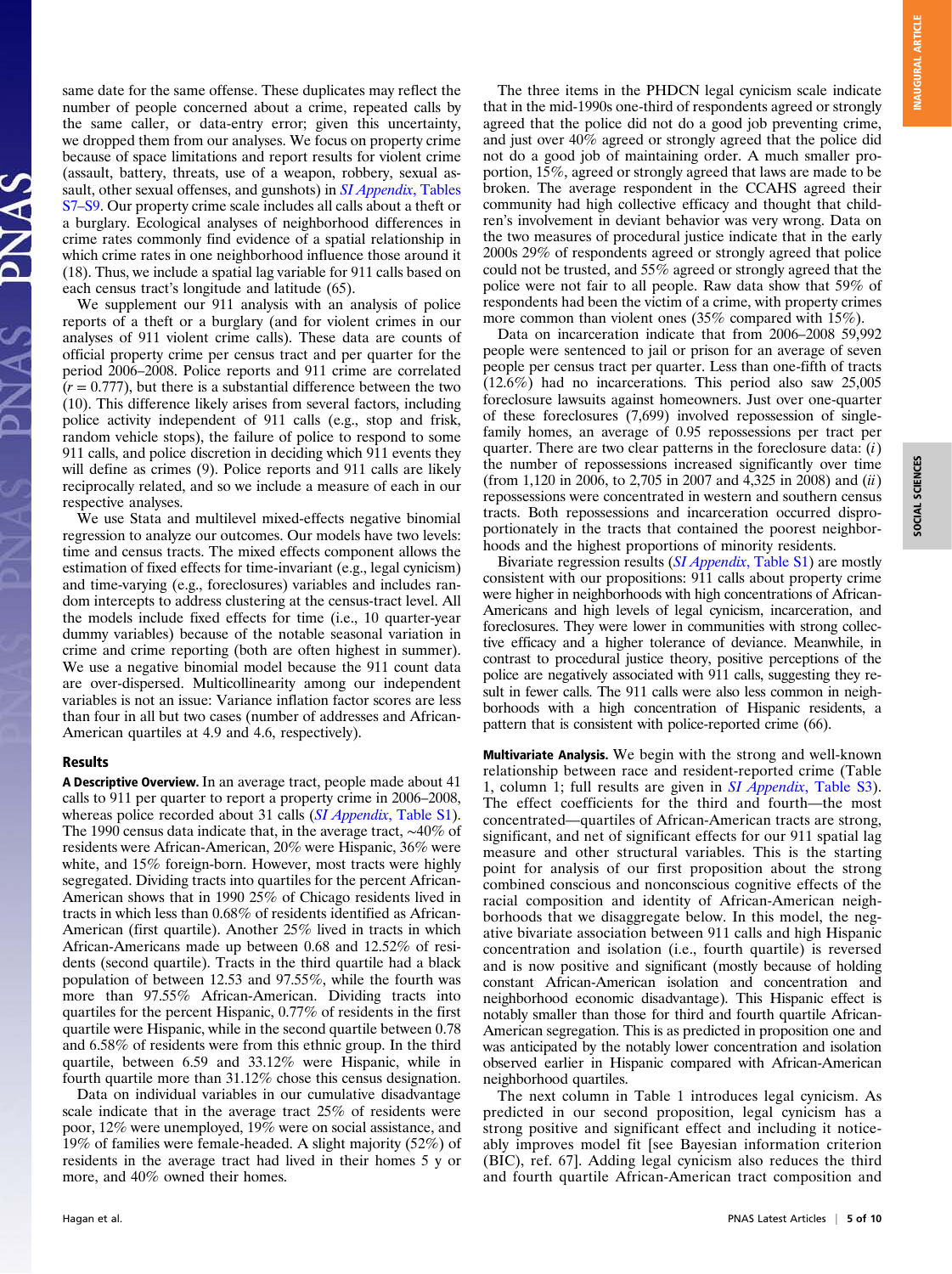|  |  | Table 1.    Multilevel mixed-effects negative binomial regression, 911 calls for property crime 2006–2008 |  |  |  |  |  |  |  |  |  |  |
|--|--|-----------------------------------------------------------------------------------------------------------|--|--|--|--|--|--|--|--|--|--|
|--|--|-----------------------------------------------------------------------------------------------------------|--|--|--|--|--|--|--|--|--|--|

| Variables                            | 1           | 2           | 3           | 4           | 5           | 6           |
|--------------------------------------|-------------|-------------|-------------|-------------|-------------|-------------|
| Second quartile African-American     | 0.090       | 0.079       | $0.164**$   | $0.155**$   | $0.146*$    | $0.120*$    |
| 1990                                 | (0.057)     | (0.057)     | (0.059)     | (0.058)     | (0.057)     | (0.049)     |
| Third quartile African-American      | $0.548***$  | $0.496***$  | $0.513***$  | $0.457***$  | $0.435***$  | 0.388***    |
| 1990                                 | (0.084)     | (0.085)     | (0.086)     | (0.085)     | (0.083)     | (0.072)     |
| Fourth quartile African-American     | $0.718***$  | $0.656***$  | $0.728***$  | $0.677***$  | $0.654***$  | $0.564***$  |
|                                      | (0.130)     | (0.127)     | (0.142)     | (0.137)     | (0.135)     | (0.117)     |
| Second quartile Hispanic 1990        | $-0.059$    | $-0.042$    | $-0.072$    | $-0.054$    | $-0.044$    | $-0.043$    |
|                                      | (0.084)     | (0.082)     | (0.084)     | (0.082)     | (0.081)     | (0.067)     |
| Third quartile Hispanic 1990         | 0.151       | 0.157       | 0.128       | 0.126       | 0.123       | 0.114       |
|                                      | (0.101)     | (0.099)     | (0.104)     | (0.103)     | (0.101)     | (0.084)     |
| Fourth quartile Hispanic 1990        | $0.306**$   | $0.275**$   | $0.229*$    | 0.207       | 0.204       | 0.178       |
|                                      | (0.108)     | (0.106)     | (0.116)     | (0.113)     | (0.112)     | (0.094)     |
| Legal cynicism 1994-1995             |             | $0.165**$   | $0.169***$  | $0.143**$   | $0.135**$   | $0.108**$   |
|                                      |             | (0.050)     | (0.049)     | (0.049)     | (0.048)     | (0.040)     |
| Positive African-American            |             |             | $0.164**$   | $0.160**$   | $0.154**$   | $0.127**$   |
| quartile change 1990-2000            |             |             | (0.059)     | (0.058)     | (0.057)     | (0.049)     |
| Negative African-American            |             |             | $-0.175**$  | $-0.185**$  | $-0.180**$  | $-0.151**$  |
| quartile change 1990-2000            |             |             | (0.068)     | (0.065)     | (0.065)     | (0.055)     |
| Positive Hispanic quartile           |             |             | 0.058       | 0.057       | 0.055       | 0.059       |
| change 1990-2000                     |             |             | (0.055)     | (0.053)     | (0.052)     | (0.045)     |
| Negative Hispanic quartile           |             |             | $0.121*$    | 0.115       | 0.107       | 0.086       |
| change 1990-2000                     |             |             | (0.061)     | (0.060)     | (0.059)     | (0.049)     |
| Procedural justice 2001-2003         |             |             |             | $-0.089*$   | $-0.085*$   | $-0.060$    |
|                                      |             |             |             | (0.039)     | (0.039)     | (0.034)     |
| Collective efficacy 2001-2003        |             |             |             | $-0.157*$   | $-0.153*$   | $-0.085$    |
|                                      |             |             |             | (0.070)     | (0.069)     | (0.060)     |
| Tolerance of deviance 2001-2003      |             |             |             | $-0.030$    | $-0.027$    | $-0.014$    |
|                                      |             |             |             | (0.022)     | (0.022)     | (0.018)     |
| Victim of crime 2001-2003            |             |             |             | 0.075       | 0.074       | 0.033       |
|                                      |             |             |             | (0.062)     | (0.061)     | (0.051)     |
| Residential foreclosures             |             |             |             |             | $0.024***$  | $0.023***$  |
| 2006-2008                            |             |             |             |             | (0.004)     | (0.003)     |
| Residential foreclosures             |             |             |             |             | $-0.000$    | $-0.001*$   |
| $2006 - 2008$ <sup>+</sup>           |             |             |             |             | (0.000)     | (0.000)     |
| Incarceration 2006-2008              |             |             |             |             | $0.002*$    | $0.002*$    |
|                                      |             |             |             |             | (0.001)     | (0.001)     |
| Incarceration 2006-2008 <sup>+</sup> |             |             |             |             | $-0.000**$  | $-0.000*$   |
|                                      |             |             |             |             | (0.000)     | (0.000)     |
| Police reports of property           |             |             |             |             |             | $0.008***$  |
| crime 2006-2008                      |             |             |             |             |             | (0.001)     |
| Alpha                                | $-3.601***$ | $2.311***$  | 2.390***    | $-3.602***$ | $-3.628***$ | $-3.885***$ |
|                                      | (0.045)     | (0.164)     | (0.160)     | (0.045)     | (0.045)     | (0.091)     |
| Tract variance                       | $0.224***$  | $-3.601***$ | $-3.602***$ | $0.190***$  | $0.185***$  | $0.128***$  |
|                                      | (0.022)     | (0.045)     | (0.045)     | (0.019)     | (0.019)     | (0.016)     |
| Constant                             | 2.189***    | $0.219***$  | $0.198***$  | $2.377***$  | 2.412***    | 2.437***    |
|                                      | (0.166)     | (0.022)     | (0.020)     | (0.157)     | (0.155)     | (0.131)     |
| BIC                                  | 58,833.52   | 58,761.75   | 58,754.29   | 58,766.42   | 58,705.02   | 57,549.05   |
| Observations/no. of groups           | 8,026/670   |             |             |             |             |             |

SEs are given in parentheses; full results are available in [SI Appendix](http://www.pnas.org/lookup/suppl/doi:10.1073/pnas.1722210115/-/DCSupplemental), Table S3. Statistical significance: \*\*\*P  $\geq$  0.001; \*\*P  $\geq$  0.01; \*P  $\geq$ 0.05 (two-tailed).

† Quadratic term coefficient.

SVNG SVNG

identity effects. There is no consensually established formal mediation test for multilevel negative binomial models; instead, we use the Kohler–Karlson–Holm (KHB) method (68), which its originators characterize as "experimental" for these models. The results indicate that legal cynicism is a substantial and significant mediator of the effects for African-American and Hispanics tract composition noted above. This pattern reflects the operation of legal cynicism as a dual conscious and nonconscious mediator of the relationship between race and crime reports ([SI Appendix](http://www.pnas.org/lookup/suppl/doi:10.1073/pnas.1722210115/-/DCSupplemental), [Table S4](http://www.pnas.org/lookup/suppl/doi:10.1073/pnas.1722210115/-/DCSupplemental)). The legal cynicism measures are from 1994–1995, and the 911 data are from 2006–2008, indicating that the direct and indirect effects of this legal schema have persisted for over a decade, as predicted in our second proposition.

We next introduce measures of change in census variables from 1990–2000. The results (Table 1, column 3) show the persistent effect of legal cynicism. As well, they indicate that an increase in African-American concentration over this decade is positively associated with 911 calls, while a decrease is associated with a drop in calls. The increase acts as a mediator of neighborhood composition in census tracts with a high proportion of African-Americans, while the decrease acts as a suppressor of this neighborhood composition effect (SI Appendix[, Table S4\)](http://www.pnas.org/lookup/suppl/doi:10.1073/pnas.1722210115/-/DCSupplemental).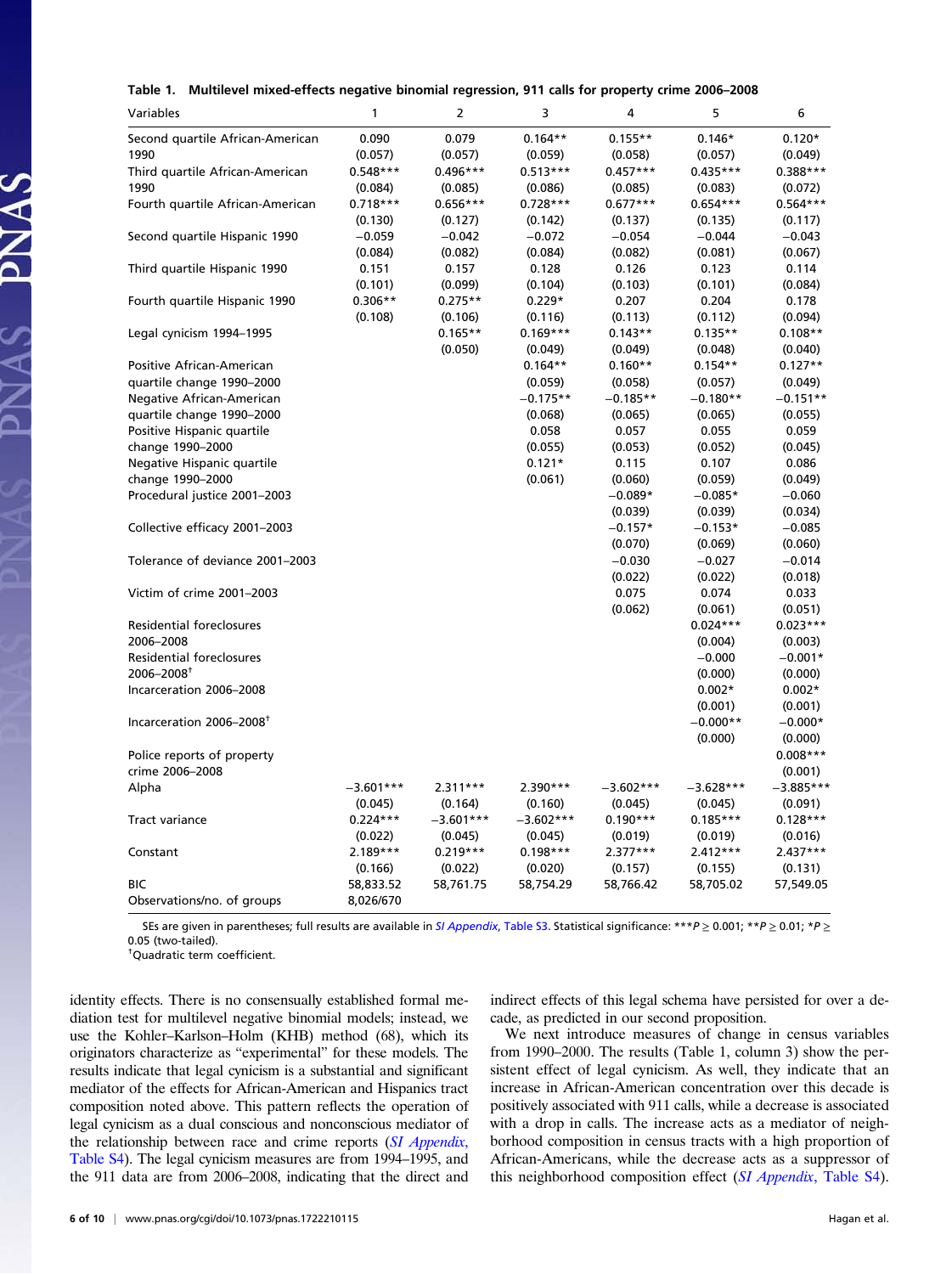Consistent with our dual-process theory, the maintenance or shift in a tract's degree of racial isolation accounts for the continuity or change in the effects of legal cynicism. Other significant effects include positive coefficients for a decrease in the concentration of Hispanic residents and overall population growth and a negative effect for an increase in the percentage of immigrants. Adding census change variables also improves overall model fit.

We next introduce (Table 1, column 4) procedural justice, collective efficacy, tolerance of deviance, and criminal victimization (from the 2001–2003 CCAHS survey). In contrast with the

ANA PNAS

expectations of the procedural justice theory but consistent with our fourth proposition, perceived procedural justice has a significant negative effect on 911 calls. Collective efficacy also has a significant negative association with 911 calls, and both variables moderate the effects for legal cynicism for third and fourth quartile African-American composition and fourth quartile Hispanic composition (the latter is no longer significant); however, including the CCAHS variables does not substantially improve model fit.

Our fifth equation adds incarceration and foreclosures; both have notable, significant associations with 911 calls and improve

|  | Table 2. Multilevel mixed-effects negative binomial regression, police reports of property crime 2006-2008 |  |  |  |  |
|--|------------------------------------------------------------------------------------------------------------|--|--|--|--|
|--|------------------------------------------------------------------------------------------------------------|--|--|--|--|

| Variables                            | 1           | 2           | 3           | 4           | 5           | 6           |
|--------------------------------------|-------------|-------------|-------------|-------------|-------------|-------------|
| Second quartile African-American     | $0.118*$    | 0.110       | $0.171**$   | $0.160**$   | $0.154**$   | $0.128*$    |
| 1990                                 | (0.059)     | (0.058)     | (0.060)     | (0.058)     | (0.057)     | (0.050)     |
| Third quartile African-American      | $0.432***$  | $0.391***$  | $0.412***$  | $0.349***$  | $0.333***$  | $0.232***$  |
| 1990                                 | (0.079)     | (0.082)     | (0.081)     | (0.081)     | (0.080)     | (0.067)     |
| Fourth quartile African-American     | $0.516***$  | $0.466***$  | $0.560***$  | $0.504***$  | $0.484***$  | $0.313**$   |
|                                      | (0.116)     | (0.118)     | (0.126)     | (0.122)     | (0.121)     | (0.099)     |
| Second quartile Hispanic 1990        | $-0.067$    | $-0.055$    | $-0.039$    | $-0.019$    | $-0.014$    | $-0.001$    |
|                                      | (0.085)     | (0.084)     | (0.087)     | (0.086)     | (0.085)     | (0.066)     |
| Third quartile Hispanic 1990         | 0.163       | 0.167       | 0.180       | 0.175       | 0.172       | $0.168*$    |
|                                      | (0.102)     | (0.100)     | (0.105)     | (0.104)     | (0.103)     | (0.083)     |
| Fourth quartile Hispanic 1990        | $0.255*$    | $0.233*$    | 0.232       | 0.200       | 0.197       | 0.165       |
|                                      | (0.112)     | (0.111)     | (0.120)     | (0.119)     | (0.118)     | (0.097)     |
| Legal cynicism 1994-1995             |             | $0.116*$    | $0.133*$    | $0.106*$    | 0.100       | 0.071       |
|                                      |             | (0.057)     | (0.054)     | (0.054)     | (0.054)     | (0.046)     |
| Positive African-American            |             |             | $0.173**$   | $0.168**$   | $0.163**$   | $0.122**$   |
| quartile change 1990-2000            |             |             | (0.057)     | (0.056)     | (0.056)     | (0.047)     |
| Negative African-American            |             |             | $-0.119$    | $-0.132*$   | $-0.128*$   | $-0.087$    |
| quartile change 1990-2000            |             |             | (0.066)     | (0.065)     | (0.065)     | (0.055)     |
| Positive Hispanic quartile           |             |             | 0.069       | 0.067       | 0.066       | 0.071       |
| change 1990-2000                     |             |             | (0.053)     | (0.052)     | (0.052)     | (0.045)     |
| Negative Hispanic quartile           |             |             | 0.064       | 0.060       | 0.055       | 0.012       |
| change 1990-2000                     |             |             | (0.064)     | (0.063)     | (0.062)     | (0.051)     |
| Procedural justice 2001-2003         |             |             |             | $-0.086*$   | $-0.083*$   | $-0.056$    |
|                                      |             |             |             | (0.036)     | (0.036)     | (0.030)     |
| Collective efficacy 2001-2003        |             |             |             | $-0.171*$   | $-0.167*$   | $-0.095$    |
|                                      |             |             |             | (0.067)     | (0.066)     | (0.056)     |
| Tolerance of deviance 2001-2003      |             |             |             | $-0.039$    | $-0.037$    | $-0.026$    |
|                                      |             |             |             | (0.022)     | (0.022)     | (0.018)     |
| Victim of crime 2001-2003            |             |             |             | 0.106       | 0.105       | 0.068       |
|                                      |             |             |             | (0.066)     | (0.065)     | (0.054)     |
| Residential foreclosures             |             |             |             |             | $0.011*$    | 0.006       |
| 2006-2008                            |             |             |             |             | (0.005)     | (0.004)     |
| Residential foreclosures             |             |             |             |             | 0.000       | 0.000       |
| $2006 - 2008$ <sup>+</sup>           |             |             |             |             | (0.000)     | (0.000)     |
| Incarceration 2006-2008              |             |             |             |             | 0.002       | 0.002       |
|                                      |             |             |             |             | (0.002)     | (0.002)     |
| Incarceration 2006-2008 <sup>+</sup> |             |             |             |             | $-0.000$    | $-0.000*$   |
|                                      |             |             |             |             | (0.000)     | (0.000)     |
| 911 calls property crime<br>2006-    |             |             |             |             |             | $0.007***$  |
| 2008                                 |             |             |             |             |             | (0.001)     |
| Alpha                                | $1.976***$  | $2.062***$  | $2.049***$  | $1.995***$  | $2.004***$  | $2.017***$  |
|                                      | (0.204)     | (0.201)     | (0.208)     | (0.206)     | (0.205)     | (0.170)     |
| Tract variance                       | $-2.970***$ | $-2.970***$ | $-2.972***$ | $-2.971***$ | $-2.973***$ | $-3.093***$ |
|                                      | (0.064)     | (0.064)     | (0.064)     | (0.064)     | (0.064)     | (0.077)     |
| Constant                             | $0.225***$  | $0.223***$  | $0.204***$  | $0.195***$  | $0.192***$  | $0.129***$  |
|                                      | (0.017)     | (0.017)     | (0.015)     | (0.015)     | (0.014)     | (0.012)     |
| BIC                                  | 57,838.66   | 57,771.85   | 57,780.66   | 57,789.78   | 57,806.49   | 56,985.79   |
| Observations/no. of groups           | 8,026/670   |             |             |             |             |             |
|                                      |             |             |             |             |             |             |

SEs are given in parentheses; full results are available in [SI Appendix](http://www.pnas.org/lookup/suppl/doi:10.1073/pnas.1722210115/-/DCSupplemental), Table S4. Statistical significance: \*\*\*P ≥ 0.001; \*\*P ≥ 0.01; \*P ≥ 0.05 (two-tailed).

† Quadratic term coefficient.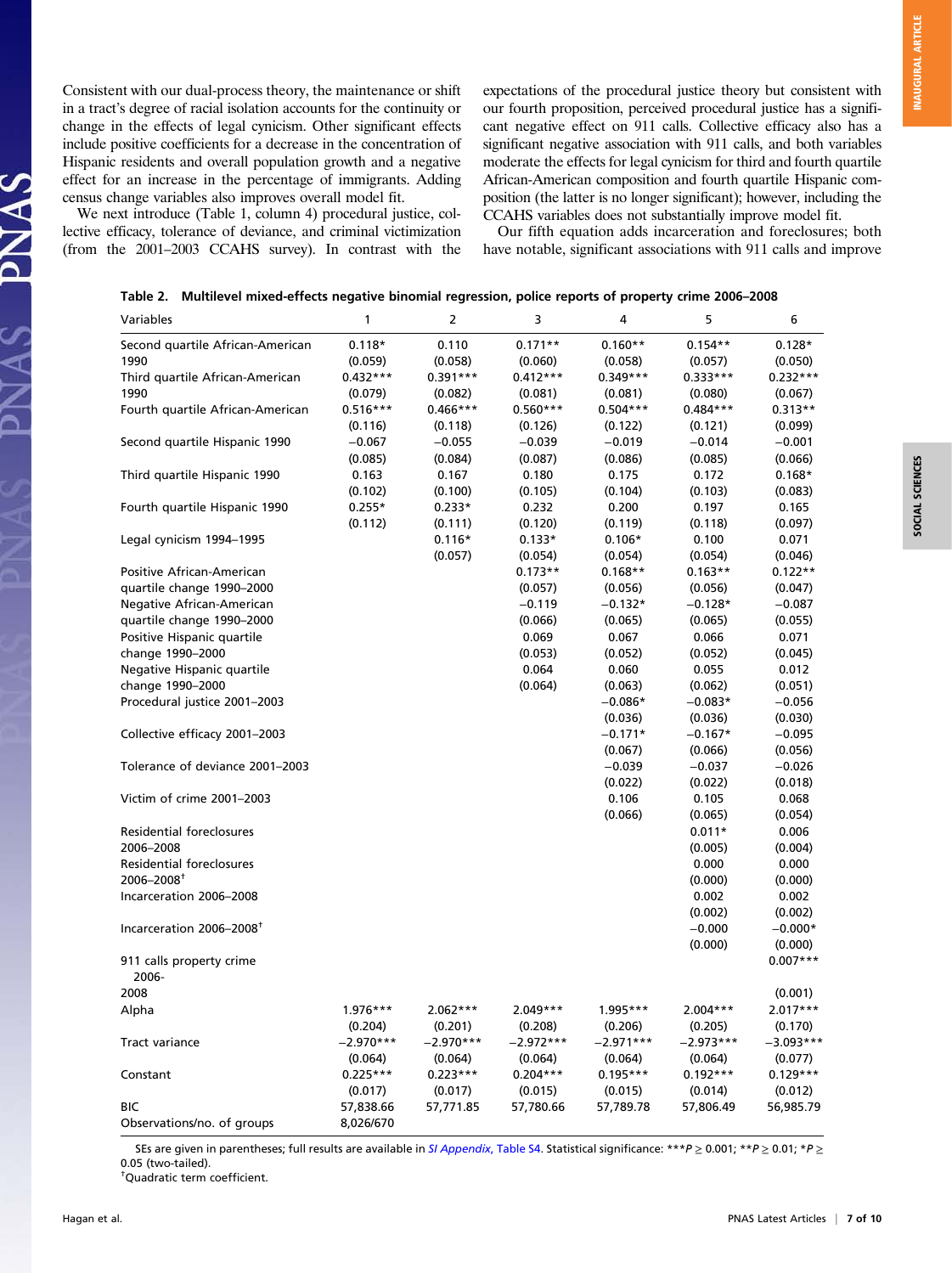model fit. As predicted in proposition three, the effects for legal cynicism and for third and fourth quartile African-American racial composition are notably reduced, suggesting sizable mediating effects; these are largest for incarceration, but residential foreclosures also play a role (SI Appendix[, Table S4\)](http://www.pnas.org/lookup/suppl/doi:10.1073/pnas.1722210115/-/DCSupplemental).

We add police reports of crime in our final equation. As expected, it has a positive association with 911 calls and further mediates associations between 911 calls and legal cynicism and African-American tract level racial composition and identity; nonetheless, these variables remain significant predictors of 911 calls (we see the same patterns as described above if we enter police reports of crime in our first, rather than last, equation). These findings support the prediction of proposition three that the cumulative collective effects of African-American community racial composition and identity are historically persistent in explaining crime reporting, notwithstanding the more contemporary, partially mediating effects of legal cynicism, incarceration, and foreclosures.

The results of our analysis of police reports of property crime are also consistent with our fifth proposition (Table 2; full results are given in *SI Appendix*[, Table S5\)](http://www.pnas.org/lookup/suppl/doi:10.1073/pnas.1722210115/-/DCSupplemental). The effects of community racial composition and legal cynicism on police reports are, on average, about three-quarters the size of the effects on 911 calls, the effect of residential foreclosures is less than half the size, and the effect of incarceration is not significant. These differences underscore the importance of 911 calls for understanding differences between resident and police concerns about neighborhood crime.

We use predicted counts to give an indication of the magnitude of race, legal cynicism, incarceration, and foreclosure effects on 911 calls. Given space constraints, we present results disaggregated by African-American concentration and isolation (see SI Appendix[, Table S6](http://www.pnas.org/lookup/suppl/doi:10.1073/pnas.1722210115/-/DCSupplemental) for the results for Hispanic quartiles). Fig. 1 contains estimates for property crime across neighborhoods based on quartile levels of African-American residents and on varying levels of our other key variables. Using the final model from Table 1, we set legal cynicism, incarceration, and foreclosures at the lower bound of their fifth, 10th, 25th, 50th, 75th, and 90th percentiles, with the remaining variables set to sample means.

Fig. 1 highlights the dramatic consequences for resident reporting of property crime in the most concentrated African-American communities (third and fourth quartiles), which are high (90th percentiles) in legal cynicism, incarceration, and foreclosure repossessions. Tracts with these attributes could expect about 45 and 51 calls per census tract per quarter for property crimes. Tracts that had these conditions include those in Roseland (third quartile) and West Englewood (fourth quartile). In contrast, communities with few African-Americans (first and second quartile) and low (fifth percentile) levels of legal cynicism, foreclosures, and incarcerations could expect only about 24 or 25 calls for property violations. Forest Glen (first quartile) and the Loop (second quartile) are examples of neighborhoods with tracts that had these conditions.

The results for 911 calls about violent crime ([SI Appendix](http://www.pnas.org/lookup/suppl/doi:10.1073/pnas.1722210115/-/DCSupplemental), [Tables S8 and S9\)](http://www.pnas.org/lookup/suppl/doi:10.1073/pnas.1722210115/-/DCSupplemental) show patterns similar to those described above, but the positive effects for neighborhood racial and ethnic composition and legal cynicism are generally larger, as is the negative effect of procedural justice. The effect of residential foreclosures is notably smaller but is still significant, whereas those for collective efficacy and incarceration are not significant. A comparison of police reports of violent crime with 911 calls shows patterns similar to those for property crime: Effects are generally larger for racial composition, legal cynicism, and procedural justice for violent crime, and they are smaller for collective efficacy, foreclosures, and incarceration.

#### Conclusions

In 1972, Congressman Ralph Metcalfe reported on "The Misuse of Police Authority in Chicago" (69). He found "a crisis in police community relations ... at all levels ... ." In 2016, Mayor Rahm Emanuel received a "Police Accountability Task Force" report (70) indicating police–community relations were worse, reflected in an "historic outcry" that "had reached a breaking point with the entire local law enforcement infrastructure."

Procedural justice theory (18) is a currently popular approach to these problems of community–police relations. Carr et al. (7) use this theory to address a paradox in their respondents' narratives: The young men they interviewed said that police abuse and the lack of due process are unfair, but their sense of injustice is transitory and replaced by "widespread support for procriminal justice solutions to crime" (ref. 7, p. 469). The procedural justice theory Carr and coauthors use maintains that better training of police in procedural practices will increase



Fig. 1. Predicted counts of 911 calls reporting property crime 2006–2008 by percent African-American population. Models 1–6: Legal cynicism, incarceration, and repossessions, at 5th, 10th, 25th, 50th, 75th, and 90th percentile (all other variables are set to their means; see [SI Appendix](http://www.pnas.org/lookup/suppl/doi:10.1073/pnas.1722210115/-/DCSupplemental), Table S3; all effects are significant,  $P < 0.001$ ). See text for details.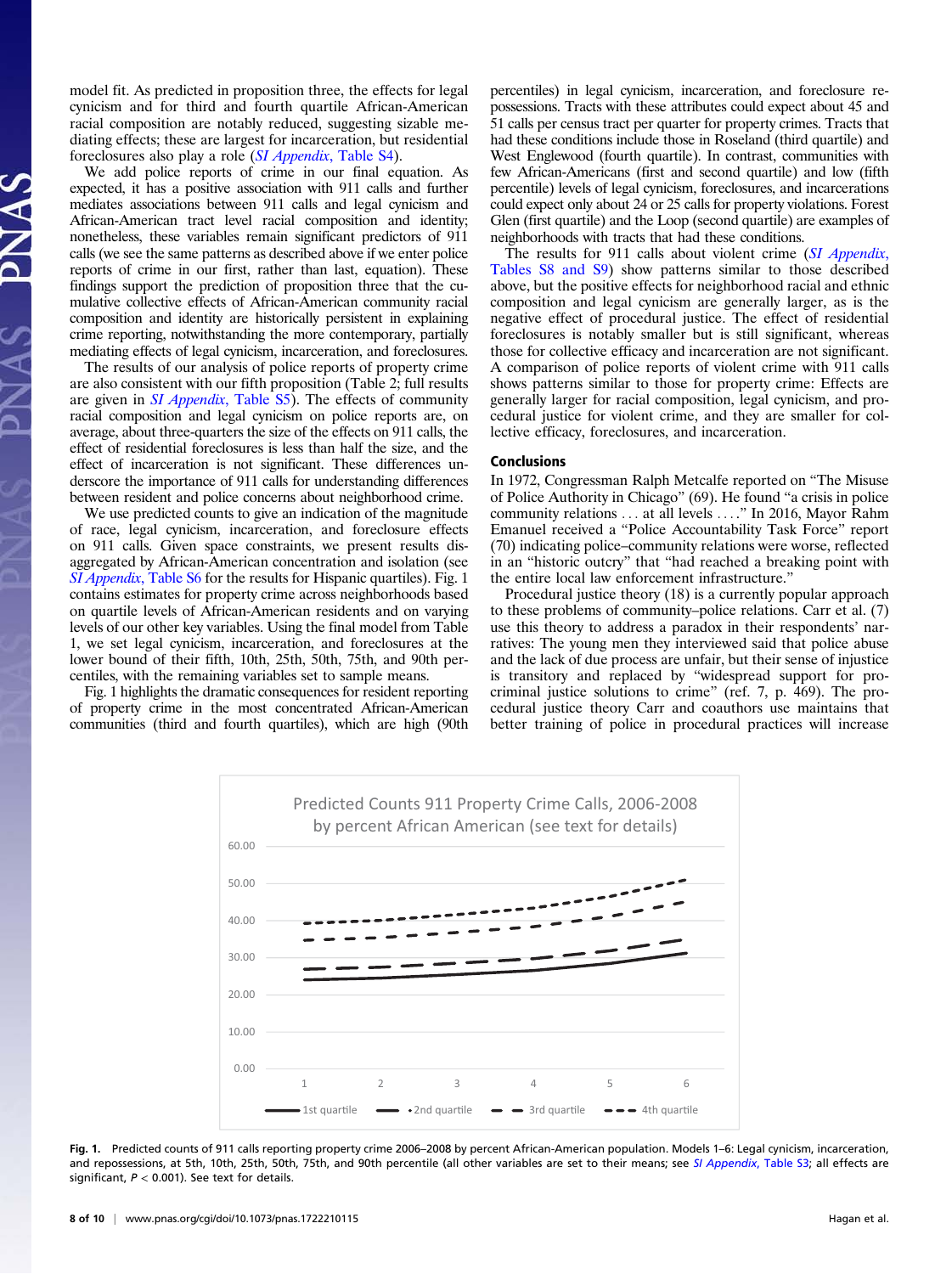trust and confidence and promote cooperation in reporting crime to police, regardless of race. However, we did not observe underreporting of victimization in African-American neighborhoods; instead, crime reporting by residents is higher in minority neighborhoods where there is increased legal cynicism about police crime prevention and protection.

We use the dual-process theory to explain this paradox. The dual-process theory maintains that survey items capturing collective motivational elements in cultural frames such as legal cynicism can account for the paradoxical content of neighborhood narratives about police–community contacts. These collective motivational elements include pleas for crime prevention and protection. The persistent influence of legal cynicism in minority communities is not transitory, as Carr and colleagues suggest, but rather is historically cumulative at the conscious and nonconscious levels that are central to dual-process theory.

We find persistent and pervasive expressions of legal cynicism about police effectiveness in Chicago that, paradoxically and enduringly, are also associated with heightened calls for police assistance. Legal cynicism is important not only for understanding 911 calls about crime but also in meditating and transmitting tractlevel influences of community racial composition and identity. Our point is not that all victimization resulting in 911 calls should be criminally charged; charges can heighten cynicism about police ineffectiveness in crime prevention and protection. Instead, our findings suggest problems of police–community relations in minority neighborhoods where concerns about ineffective prevention and protection dominate. As Bell (33) and others (6) emphasize, persistent and pervasive police mistreatment and neglect, along with legal cynicism and neighborhood structural disadvantages, all contribute to "legal estrangement."

The need for community-level research about procedural justice is pressing because policy makers have eagerly embraced it. It is the foundation of a frequently cited police-training program in Chicago (71) and recommendations by a Presidential Commission (72) and is central to a National Research Council Committee on Proactive Policing (73). However, by embracing the procedural justice framework and neglecting macrolevel substantive sources of perceived procedural injustice, policy makers may have mistakenly ignored important sources of the police–community relations they seek to reform.

We find that problems of policing high-crime-rate neighborhoods are more complex, entrenched, and cumulative than procedural justice theory suggests. This paper accounts for the ongoing troubled state of police–community relations by more fully analyzing the antecedents of resident-reported crime. Emergency 911 calls play a formative role in police–community relations and correlate more strongly than other known predictors with crime reporting by police. These calls for police assistance are far more common from minority neighborhoods whose composition and identity are cumulatively shaped by a dual conscious and nonconscious cognitive processing of lived experiences that produce legal cynicism.

Experience-based processes that foster legal cynicism involve a troubled history of systemic exclusion. The cumulative nature of these processes is vividly reflected in the persistent influence of the

- 1. Hagan J, Albonetti C (1982) Race, class, and the perception of criminal injustice in America. Am J Sociol 88:329–355.
- 2. Brooks R-R-W (2000) Fear and fairness in the city: Criminal enforcement and perceptions of fairness in minority communities. South Calif Law Rev 73:1219–1273.
- 3. Hagan J, Shedd C, Payne M-R (2005) Race, ethnicity, and youth perceptions of criminal injustice. Am Sociol Rev 70:381–407.
- 4. Weitzer R, Tuch S (2006) Race and Policing in America: Conflict and Reform (Cambridge Univ Press, New York).
- 5. Shedd C (2016) Unequal City: Race, Schools, and Perceptions of Injustice (Russell Sage Foundation, New York).
- 6. Kennedy R (1997) Race, Crime, and the Law (Pantheon, New York).
- 7. Carr P-J, Napolitano L, Keating J (2007) We never call the cops and here is why: A qualitative examination of legal cynicism in three Philadelphia neighborhoods. Criminology 45:445–480.

1990 census tract measure of African-American neighborhood composition and identity as a predictor of 911 calls for police assistance and police-reported crime in 2006–2008 as well as by the mediation of the effect of racial composition and identity by legal cynicism and recently heightened levels of incarceration and home foreclosures.

Our findings indicate that the dual impact of conscious and nonconscious cognitive processes was especially strong in the 1990s and in relation to residents' cynical feelings about crime prevention and protection in their communities. Legal cynicism's direct effect on 911 calls by people concerned about preventing and protecting themselves and their neighbors from crime is striking in strength and statistical significance more than a decade after its 1994–1995 measurement. The 911 calls express a continuing desire for crime prevention and protection notwithstanding past disappointments.

Politicians and policy makers have historically responded to calls for assistance from African-American neighborhoods with punitive measures, from stop-and-frisk policing to mass incarceration. However, the underlying plea of these calls for crime prevention and protection persists and is unlikely to improve without increased attention to prevention and protection in police–community relations. Hinton and coauthors (74) argue, "when blacks ask for *better* policing, legislators tend to hear *more* instead" suggesting that minority communities on the one hand and politicians and the police on the other see these issues from different vantage points. More research is needed on how the distance between these understandings can be reduced.

Our paper began with a paradox often reflected in narratives about the police. We have presented evidence for a survey-based dual-process theory of legal cynicism that addresses the paradox of such narratives. The theory of legal cynicism is anchored in indicators of a focal concept that reflects collectively shared motivational sentiments in minority communities: that the police are unable or unwilling to provide preventative and protective assistance in a system in which "laws are made to be broken." Decades of mass incarceration and a housing crisis leading to widespread home foreclosures and repossessions continue to mediate the effects of legal cynicism in Chicago's disadvantaged minority neighborhoods, especially for common property crimes, and may further entrench such crime. However, the desperate hope persists that calls for police assistance can deliver safety and security.

Survey and official data gathered over several decades in Chicago show that a cultural schema of legal cynicism—operative at both more and less conscious levels—is a crucial component in a cognitive landscape that urgently demands crime prevention and protection. These needs and demands are wide-ranging, longstanding, and deeply entrenched.

ACKNOWLEDGMENTS. Wesley Skogan provided the data on 911 calls and arrests, and the Inter-University Consortium for Political and Social Research provided access to the PHDCN and CCAHS data. This research was supported by a 2017–2018 Sage Sara McCune Fellowship at the Center for Advanced Studies in the Behavioral Sciences, Stanford University (J.H.) and a research grant from the Harry Frank Guggenheim Foundation for a study of home foreclosures and criminal violence.

- 8. Bell M-C (2016) Situational trust: How disadvantaged mothers reconceive legal cynicism. Law Soc Rev 50:314–347.
- 9. Moskos P (2008) Cop in the Hood: My Year Policing Baltimore's Eastern District (Princeton Univ Press, Princeton).
- 10. Desmond M, Papachristos A-V, Kirk D-S (2016) Police violence and citizen crime reporting in the black community. Am Sociol Rev 81:857–876.
- 11. Desmond M, Valdez N (2013) Unpolicing the urban poor: Consequences of third-party policing for inner-city women. Am Sociol Rev 78:117–141.
- 12. Bobo L-D, Thompson V (2006) Unfair by design: The war on drugs, race, and the legitimacy of the criminal justice system. Soc Res (New York) 73:445–472.
- 13. Vaisey S (2009) Motivation and justification: A dual-process model of culture in action. AJS 114:1675–1715.
- 14. Vaisey S (2010) What people want: Rethinking poverty, culture, and educational attainment. Ann Am Acad Pol Soc Sci 629:75–101.

**SOCIAL SCIENCES**